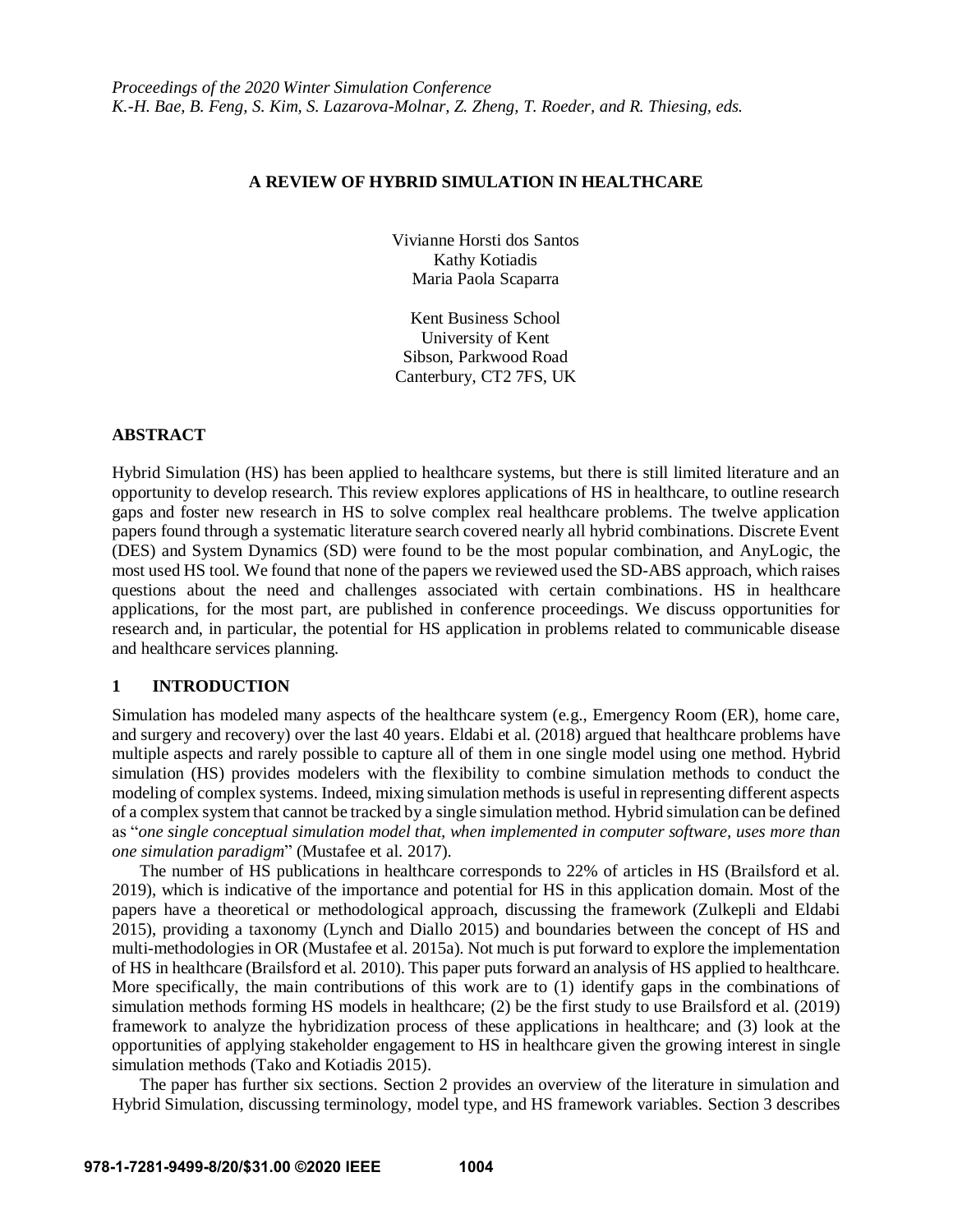the methodology adopted in this review. Section 4 brings broad findings to the selected papers, and sections 5 and 6 are dedicated to discussing the gaps found by this review and the conclusion, respectively.

# **2 BACKGROUND LITERATURE**

# **2.1 Simulation in Healthcare**

This section will address the main simulation techniques of Discrete Event Simulation (DES), System Dynamics (SD), and Agent-Based Modeling (ABM) (Brailsford et al. 2019). Table 1 shows some examples of papers of single simulation techniques to problems that are comparable to the ones we have found when exploring applications using HS. We have categorized these into three main healthcare areas. The category of hospital management includes all hospital departments as well as outpatient clinics. Disease management explored the spread of the transmission process of communicable diseases, disease screenings, and health policies. Healthcare system planning encompasses all efforts to evaluate policies that affect a whole system (e.g., social and health care). Some papers focus on a more significant number of healthcare categories to ours (e.g., Roberts 2011). However, we have purposefully kept to fewer categorizations due to the limited number of HS application papers that we are subsequently exploring with the same categorization.

| Category                      | <b>Authors</b>           | <b>Method</b>                                                           | Main problem                                                                                                                                  | <b>Management</b><br>lens |
|-------------------------------|--------------------------|-------------------------------------------------------------------------|-----------------------------------------------------------------------------------------------------------------------------------------------|---------------------------|
| Management<br>Hospital        | Lane et al.<br>(2000)    | <b>SD</b>                                                               | Evaluate the waiting time in an A&E by testing hypotheses<br>related to restrictions of bed capacity.                                         | Operational               |
|                               | Chen, et al.<br>(2015).  | <b>DES</b><br>Improving appointment scheduling at an outpatient center. |                                                                                                                                               | Operational               |
|                               | Pessoa et al.<br>(2015)  | <b>DES</b>                                                              | Improve surgical center management at a hospital, with a<br>historic low volume of surgeries as a consequence of<br>restriction on capacity.  | Operational               |
| management<br><b>Disease</b>  | Kasaie et al.<br>(2013)  | <b>ABS</b>                                                              | Study Tuberculosis (TB) transmission dynamics and the<br>role of various contact networks by using a hierarchically<br>structured population. | Operational               |
|                               | Evenden et al.<br>(2005) | <b>SD</b>                                                               | Study the Chlamydia infection dynamics within a<br>population, incorporating the behavior of different risk<br>groups.                        | Operational               |
| system planning<br>Healthcare | Bayer et al.<br>(2010)   | <b>DES</b>                                                              | Evaluate changes in protocols that address the delivery of<br>stroke care, leading cause of death, and severe long-term<br>disability.        | Operational               |
|                               | Rashwan et al.<br>(2015) | <b>SD</b>                                                               | Analyzing the dynamic flow of elderly patients in the Irish<br>healthcare system and how it affects the demand for<br>healthcare services.    | Strategic                 |

|  | Table 1: Examples of works that applied single simulation methods. |
|--|--------------------------------------------------------------------|
|  |                                                                    |

DES is frequently applied to hospital management type of problems such as the planning of healthcare services process (Katsaliaki and Mustafee 2011) and to improve patient flow at healthcare facilities (Abdelghany and Eltawil 2017). SD is applied for evaluating public health policies (Katsaliaki and Mustafee 2011) and for comprehending the complicated relationship between operating rooms and other hospital departments as well as the dynamic of disease in a specific population (Günal and Pidd 2010). In contrast, ABS is commonly employed when the complex interaction between heterogeneous agents or elements (clinicians versus patients; mosquitos versus humans) is essential to comprehend the dynamics of a system (Nianogo and Arah 2015). In the case of healthcare systems, "*everything affects everything else*" (Eldabi et al. 2018). Besides, "*it is impossible to isolate one part of a healthcare system from the rest of the system without severely compromising the usefulness of the model in practice*" (Mustafee et al. 2015b). In this regard, Hybrid simulation (HS) captures different parts of a system and is thought to overcome the drawbacks of modeling with single approaches (Brailsford 2015).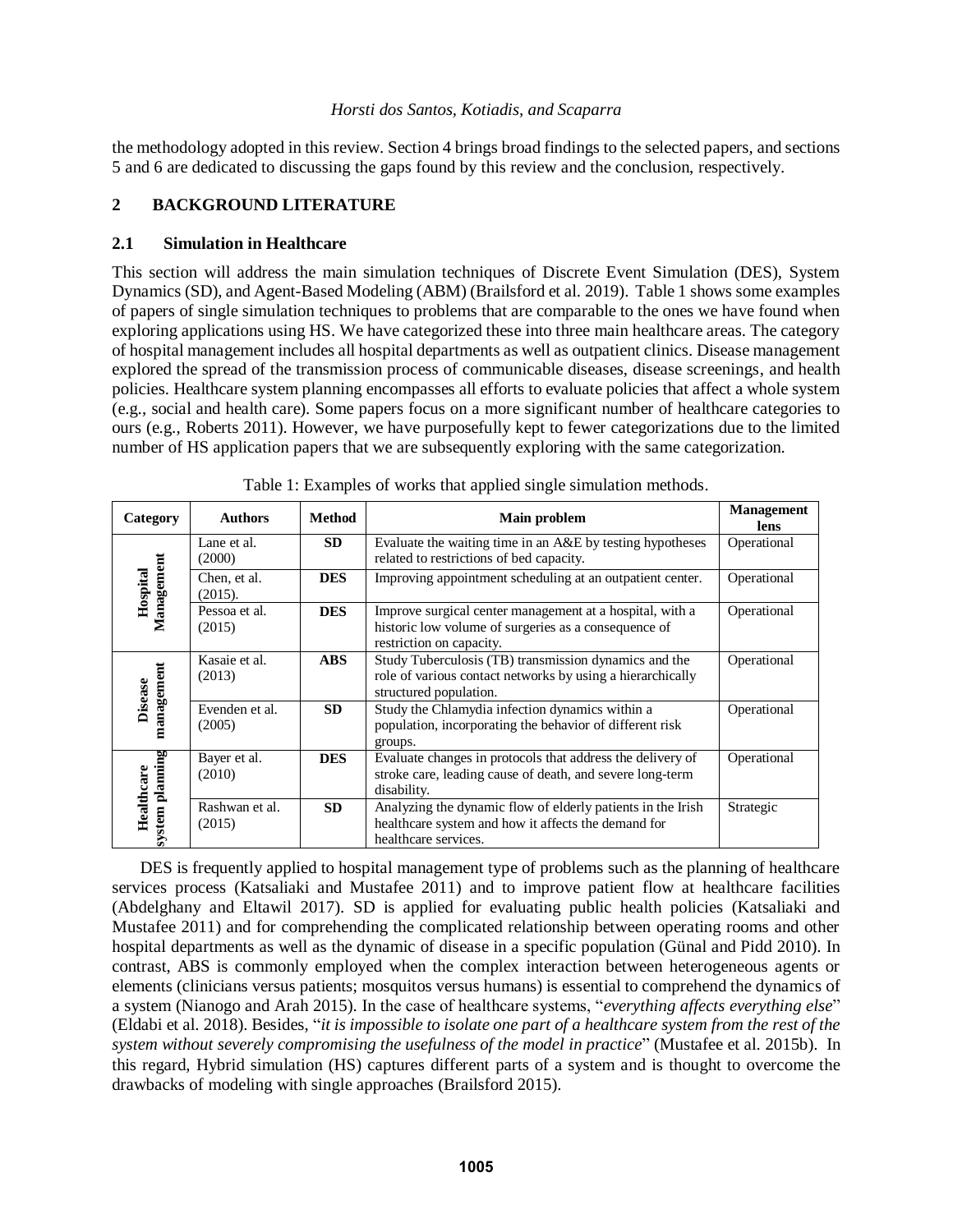## **2.2 Hybrid Simulation and Hybrid Model**

A few terms have been employed to HS. For instance, the mix of simulation methods (Morgan et al. 2017), composite models (Viana et al. 2014), a hybrid model (Chahal and Eldabi 2008), modeling & simulation approach (Fakhimi et al. 2014) and multi-paradigm model (Diallo et al. 2010) are some of those synonyms. Few authors recognized a difference between HS and the hybrid model (or multi-methodology). Mustafee et al. (2015) differentiate the HS definition from Hybrid System Modeling (HSM). For those authors, HS encompasses the exclusive application of simulation methods, while HSM is 'the combined application of simulation with methods and techniques from disciplines such as applied computing, computer science, system engineering' to any stage of modeling lifecycle.

Additionally, simulation methods can be grouped in several ways. Mustafee et al. (2017) argued that there are three most common simulation methods to be mixed: DES, SD, and ABS, and consequently four HS models: DES-SD, DES-ABS, SD-ABS, and DES-SD-ABS. In contrast, Arisha and Rashwan (2016) included Monte-Carlo Simulation (MC) as a fourth simulation technique, broaden the number of possible HS models.

DES-SD model is not a new topic in the OR community, being the most popular hybrid approach yet. Brailsford et al. (2019) show that the DES-SD combination is the most widespread, representing 52 of the 135 publications within different fields (e.g., manufacturing, energy, healthcare, construction). SD-ABS and DES-ABS have not been as popular as DES-SD; however, they have been explored more often than DES-SD-ABS, according to data released by Brailsford et al. (2019). Monte Carlo (MC) has not been a popular method in HS (Arisha and Rashwan 2016), representing only 3% of the HS models in their review.

#### **2.3 Hybrid Simulation Framework and Components**

The simulation lifecycle is defined as the group of stages that guide modelers over the cycle of simulating a real-world problem. Robinson (2004) proposed the framework of a four-key stage (conceptual modeling, model coding, experimentation, and implementation) in developing a simulation project.

Similarly, Chahal and Eldabi (2008) proposed a framework for the DES-SD model in healthcare. However, their framework covers the initial phases exclusively for defining the problem and for selecting the variables for this type of model. Zulkepli and Eldabi (2015) introduced a similar framework, also for the DES-SD model in healthcare, however, with three stages (conceptual, modeling, and communication phases), covering the whole stages for a simulation process, similar to Robinson (2004). Brailsford et al. (2019) put forward a framework to describe five areas of variability when mixing simulation methods, regardless of the context (Table 2).

| Areas of variability in HS                                  | <b>DEFINITION</b>                          | <b>CATEGORIES</b>                                 |  |
|-------------------------------------------------------------|--------------------------------------------|---------------------------------------------------|--|
|                                                             | Defines how the simulation methods         | H <sub>1</sub> - Enriching                        |  |
| <b>Model Hybridization</b>                                  | interact in an HS                          | H <sub>2</sub> - Sequential                       |  |
| (Stage 2: Model coding)                                     |                                            | H <sub>3</sub> - Interaction                      |  |
|                                                             |                                            | H <sub>4</sub> - Integration                      |  |
|                                                             | Defines how the exchange of data occurs    | I1 - Automated                                    |  |
| <b>Model Integration process</b><br>(Stage 2: Model coding) | between software that may be used for      | I2 - Manual                                       |  |
|                                                             | HS.                                        | I3 - Supported by intermediate tools              |  |
| <b>Model Input Source</b>                                   | Defines if the model input data is primary | S <sub>1</sub> - Real-world                       |  |
|                                                             | (collect for this study) or secondary      | S <sub>2</sub> - Illustrative                     |  |
| (Stage 2: Model coding)                                     | (collected not only for this study).       | S3 - Mixed (primary and secondary data)           |  |
|                                                             | States the approach used to ensure the     | V1- Statistical approach checking                 |  |
| <b>Verification &amp; Validation</b>                        | accuracy of results and the adherence of   | V2 - Expert validity or qualitative validity      |  |
| (Stage 3: Experimentation)                                  | the model to the real system.              | V3 - Both – expert and statistical validation     |  |
|                                                             | States whether the proposed model was      | IM1 - Proof of concept                            |  |
| Implementation                                              | implemented in real life or not.           | IM <sub>2</sub> - Potential, but not real         |  |
| (Stage 4: Implementation)                                   |                                            | IM <sub>3</sub> - Evidence of real implementation |  |

Table 2: Framework to explore variability in hybrid simulation-based on Brailsford et al. (2019).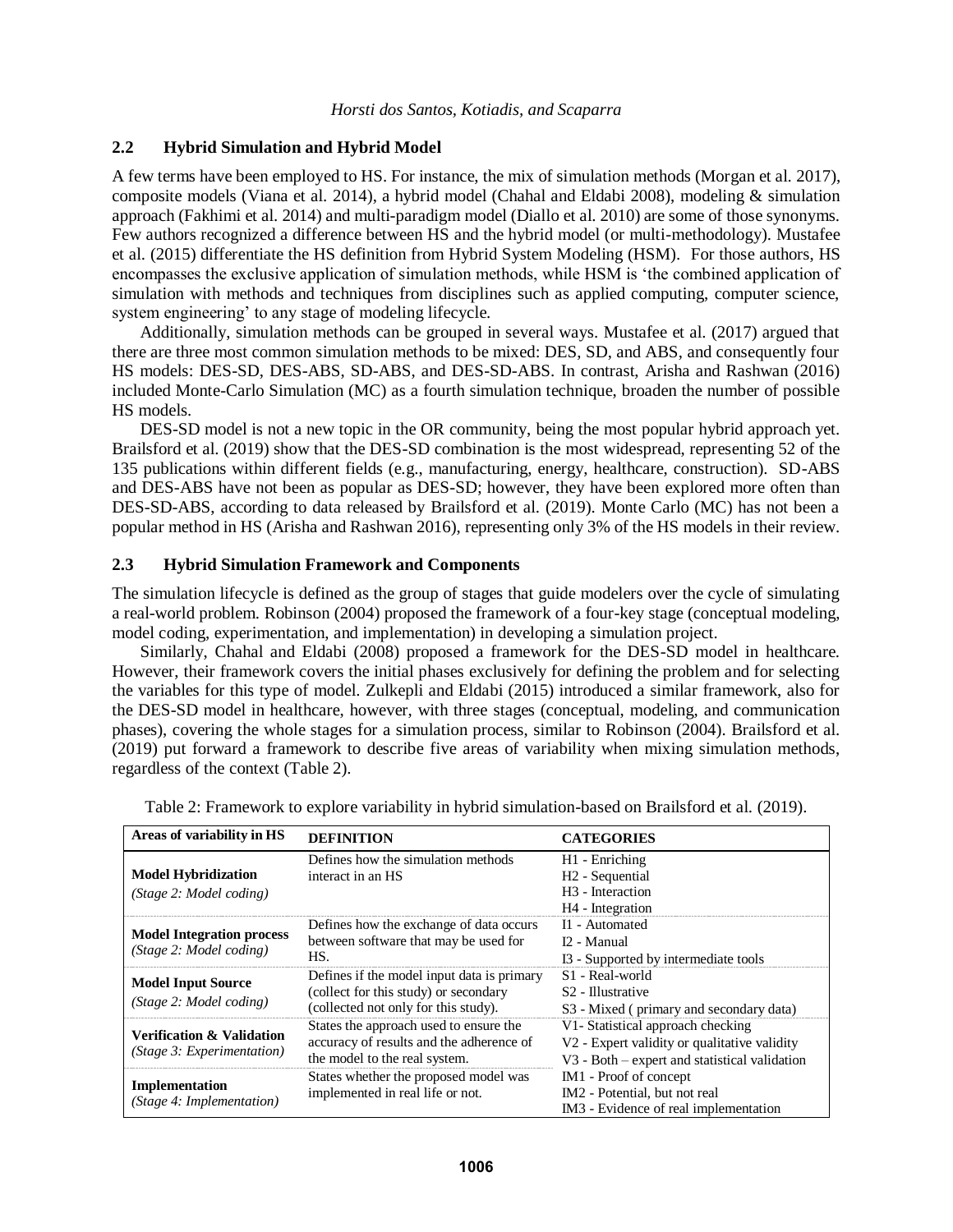The inclusion of those areas of variability into a framework is useful to understand the development of a hybrid simulation model (Onggo 2014). The categorization from Table 2 was included in Table 3 in order to understand the mixing simulation methods in HS better. We are not aware of the framework being adopted as such for the analysis of HS literature.

A few studies proposed frameworks with ABS. For instance, Nasirzadeh et al. (2018) also proposed a framework for combining SD-ABS with five main steps: (1) Selecting simulation method, (2) Determining the modeling system hierarchy, (3) Defining information flow path; (4) Selecting HS type and (5) Defining interface variables. Although this framework has similarities with the DES-SD frameworks cited above, this work was only tested and applied to construction projects. On the other hand, Mittal and Krejci (2019) proposed a DES-ABS generic framework for a regional food hub, with two main steps with a focus on the integration of both methods.

# **3 SEARCH & METHODOLOGY**

Figure 1 shows the phases of the systematic literature review adopted in this review.



Figure 1: Phases through the systematic literature review.

This study adopted the flow of information through four main phases - identification, screening, eligibility and included (Figure 1), based on the PRISMA (Preferred Reporting Items for Systematic Reviews and Meta-analyses) guidelines, used for many review papers in healthcare (Shamseer et al. 2015; Cassidy et al. 2019). The first phase was carried out using the search for the following keywords: "multi-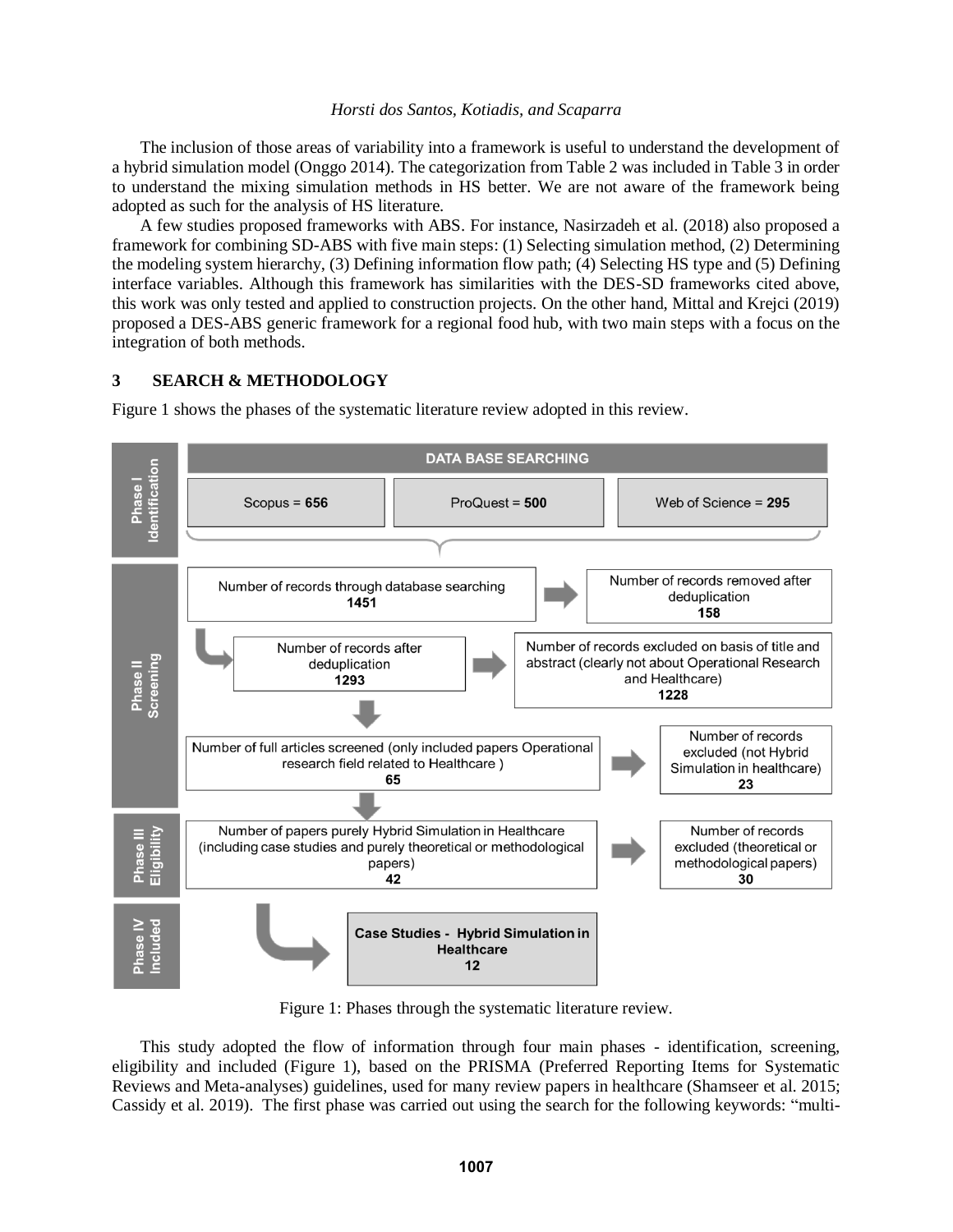method\*" OR "Hybrid model\*" OR "mixed model\*" OR "multi-model\*" OR multi-paradigm OR "coupled model" OR "composite model\*" OR "multi-resolution model\*" OR "multi-formalism model\*" AND "healthcare\*" through three electronic databases: Scopus, ProQuest, and Web of Science.

## **4 ANALYSIS OF PAPERS**

### **4.1 Publications Overview**

We have identified 12 articles of hybrid simulation in healthcare. Although this review identification phase has not restricted the year of publication, the subsequent filters naturally resulted in case studies published after 2012. Most of the studies were published as conference proceedings. Five papers were from Norway, three from Poland, two from the UK, one from Canada, and another from the US. Furthermore, the five Norwegian papers have Viana as the principal author, and Mielczarek and Zabawa authored the three Polish articles. Regarding the framework (Brailsford et al., 2019), all papers have used real-world data (S1) to feed the model. The most common hybridization was sequential (H2) and interaction (H3). In terms of the integration process, five papers presented an automated (H1) integration, and one has the support of an intermediate tool (I3). In general, it was not possible to evaluate all the areas of variability in the framework for all papers, since most of them have not reported information about the V&V and implementation. The next sections will explore each of the combinations of simulation approaches found in the twelve papers as well as the value-added through the hybridization by showing a comparison between a single approach (Table 1) and the HS models (Table 3).

## **4.2 Discrete Event Simulation and System Dynamics**

Seven cases applied the DES-SD combination in simulation, making it the most common hybrid combination. While five papers addressed the hospital management problem, two were dedicated to disease management issues. None have addressed questions related to healthcare system planning. Likewise, all papers have explored the operational and strategic perspectives of the problem in the analysis.

Half of the DES-SD models reported the commercial packages used with noted differences in these or combinations to enable HS. For instance, He et al. (2013) developed their DES model in Flexsim (SD software) for representing the orthopedic clinic. Viana et al. (2014) used two software: Vensim and Simul8, and Tejada et al. (2014) modeled in Arena. Mielczarek and Zabawa (2017) also used Arena but combined with ExtendSim9.

Regarding the areas of variability (Table 2), six papers reported their model hybridization as sequential (H2), which means that the models remained independent with each method fulfilling a specific purpose, and they had a small overlapping, where information was exchanged between them. In Viana et al. (2014) and Tejada et al. (2014), the DES part represented a hospital outpatient clinic. However, SD was used to model the infection process of Chlamydia infection in the community, and the impact of policies on the screening and treatment of breast cancer in the US, respectively. In both works, the conceptual model clearly shows the DES apart of the SD model as well as the key element that connects both methods into an HS model. Similarly, He et al. (2013), Mielczarek and Zabawa (2016), Mielczarek and Zabawa (2017), and Mielczarek et al. (2018) presented the same pattern in their conceptual model.

All papers had the model input source classified as real-world (S1), and two papers mentioned implementation as potential but not real (IM2). Additionally, only Viana et al. (2014) explained the use of excel (I3) to integrate both methods as well as the challenges of connecting two distinct commercial packages that use different programming languages.

Some of these papers (He et al. 2013; Viana et al. 2014; Tejada et al. 2014; Morgan et al. 2016) briefly discussed the stakeholder involvement; however, none of them explicitly cited official facilitated approaches, frequently used in simulation studies that apply stand-alone methods.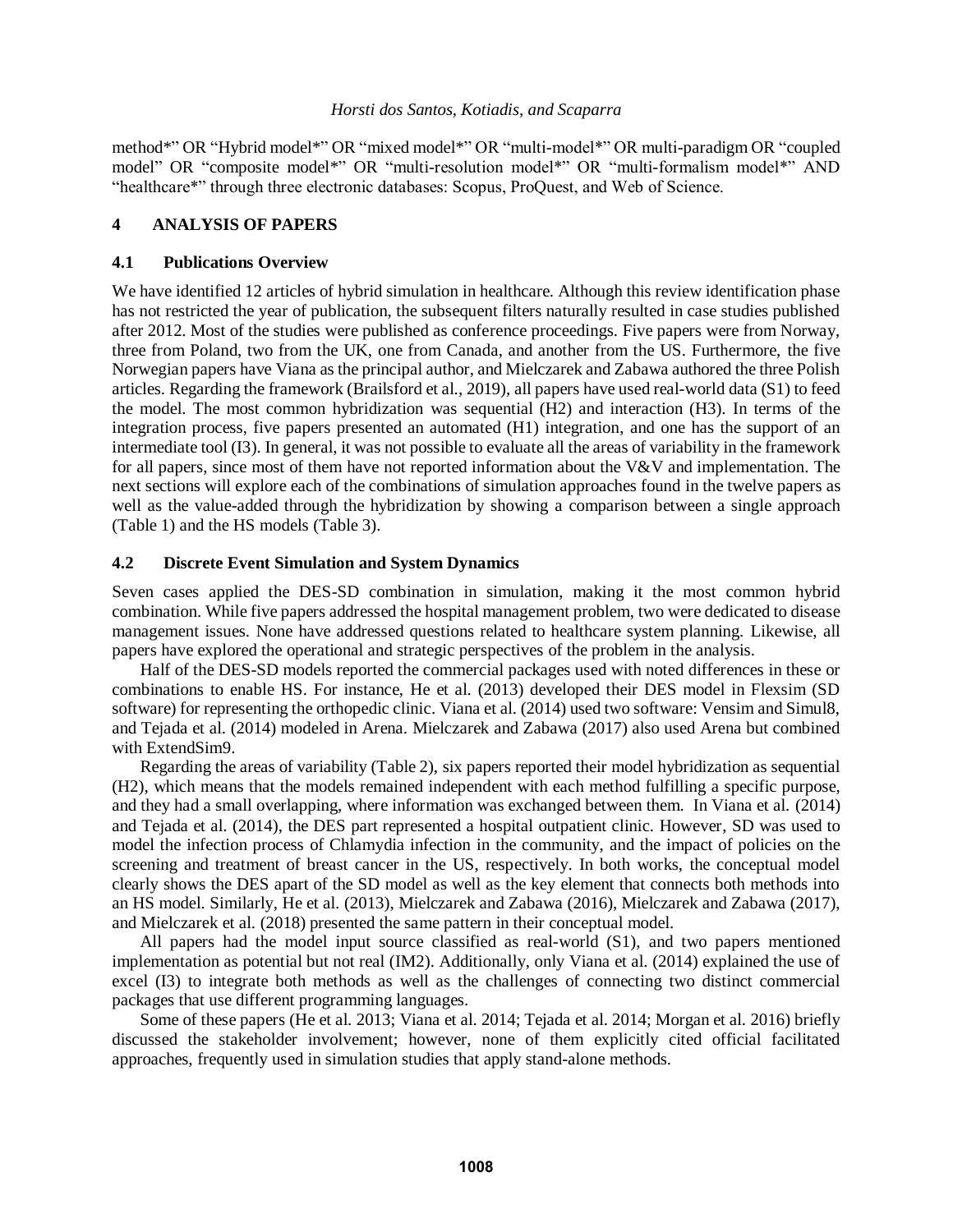| Category                      | <b>Authors</b>                     | <b>HS</b> model                               | <b>Software</b>           | Management<br>lens        | Real problem or study purpose                                                                                               | <b>Stakeholder</b><br>engagement                    |
|-------------------------------|------------------------------------|-----------------------------------------------|---------------------------|---------------------------|-----------------------------------------------------------------------------------------------------------------------------|-----------------------------------------------------|
| Disease management            | Tejada et al.<br>(2014)            | <b>DES-SD</b><br>(H2,S1)                      | Arena                     | Strategic                 | Evaluating the costs incurred for<br>screening exams on treatment of<br>breast cancer.                                      | <b>Discussions</b><br>experts                       |
|                               | Gao et al.<br>(2014)               | DES-SD-<br><b>ABS</b><br>(H3, I1, S1)         | AnyLogic                  | Strategic                 | Comprehending the rising rates of<br>diabetes and diabetic ESRD.                                                            | <b>NOT</b><br><b>REPORTED</b>                       |
|                               | Viana et al.<br>(2014)             | <b>DES-SD</b><br>(H2,I3,S1,<br>IM2)           | <b>VENSIM</b><br>SIMUL8   | Strategic                 | Comprehending the relationship<br>between the disease spread and<br>the increase on demand at clinics.                      | Discussion<br>with clinic<br>staff                  |
| Management<br>Hospital        | Viana et al.<br>(2018)             | <b>DES-ABS</b><br>(H3, I1, S1,<br>IM2, V3)    | AnyLogic                  | Strategic;<br>operational | Comprehending the demand<br>uncertainty due to an increase in<br>the size of the hospital's<br>catchment area in Norway.    | Collaboration<br>with clinic<br>staff               |
|                               | He et al.<br>(2013)                | <b>DES-SD</b><br>(H2,S1,<br>IM2)              | Flexsim                   | Strategic;<br>operational | Quantifying the potential impact<br>of an overbooking policy, not<br>only from a strategic but also<br>from an operational. | Interview with<br>key<br>stakeholders               |
|                               | Morgan et<br>al. (2016)            | <b>DES-SD</b><br>(H3, S1)                     | Not<br>Reported           | Strategic;<br>operational | Planning the radiotherapy<br>treatment, giving the treatment<br>complexity and changes in<br>treatment regime.              | Semi-<br>structured/<br>Unstructured<br>interviews. |
|                               | Mielczarek<br>and Zabawa<br>(2016) | <b>DES-SD</b><br>(H2,S1)                      | <b>Not</b><br>Reported    | Strategic;<br>operational | Studying the influence of long-<br>term population changes on the<br>demand for healthcare services                         | <b>NOT</b><br><b>REPORTED</b>                       |
|                               | Mielczarek<br>and Zabawa<br>(2017) | <b>DES-SD</b><br>(H2,S1)                      | Arena;<br>Extend<br>Sim 9 | Strategic                 | Estimating the level and structure<br>of the demand for healthcare<br>services                                              | <b>NOT</b><br><b>REPORTED</b>                       |
|                               | Mielczarek<br>et al. (2018)        | <b>DES-SD</b><br>(H2, S1)                     | Not<br>Reported           | Strategic;<br>operational | Evaluating the increase on<br>demand for healthcare services,<br>giving the age structure of Polish<br>population.          | <b>NOT</b><br><b>REPORTED</b>                       |
|                               | Viana et al.<br>(2016)             | <b>DES-ABS</b><br>(H3, I1, S1,<br>IM2)        | AnyLogic                  | Strategic;<br>operational | Analysing the effects of long-<br>term demographic changes on<br>future demand for healthcare<br>services.                  | Series of<br>workshops                              |
| Healthcare system<br>planning | Viana et al.<br>(2017)             | <b>DES-ABS</b><br>(H3, I1, S1,<br>IM2)        | Anylogic                  | Strategic                 | Evaluating the effectiveness of<br>the home hospital service.                                                               | Supported by<br>stakeholders                        |
|                               | Viana et al.<br>(2012)             | DES-SD-<br><b>ABS</b><br>(H3, I1, S1,<br>IM2) | AnyLogic                  | Strategic;<br>operational | Evaluating the impact of ageing<br>on demand for treatment against a<br>visual impairment in the elderly.                   | Fully<br>stakeholder-<br>driven                     |

## Table 3: Summary of papers included in this review.

# **4.3 Discrete Event Simulation and Agent-Based Model**

Three studies combined a DES-ABS simulation (Viana et al. 2016; Viana et al. 2017 and Viana et al. 2018). Viana et al. (2016) have represented an obstetrics department at a Norwegian hospital, by having DES modeling the hospital system with its obstetric wards and ABS for patient entities, containing demographic and patient pathways information. Yet, Viana et al. (2017) and Viana et al. (2018) have modeled home hospital services and overdue pregnancy outpatient clinics, respectively. Similar to DES-SD models, the DES-ABS combination had DES representing a medical facility (hospital or outpatient clinic). However, ABS was used to model different kinds of behavior or communication within the agents.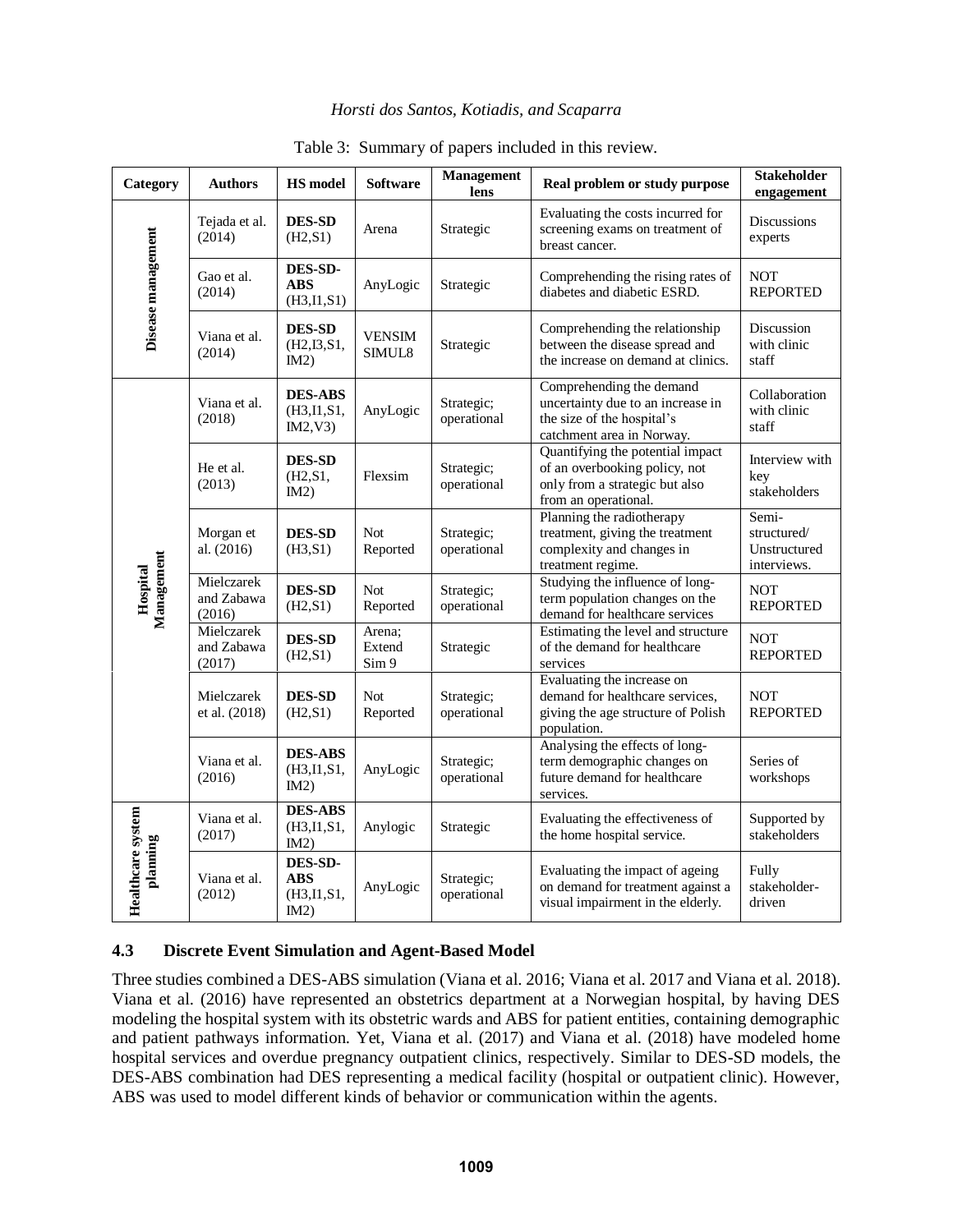Viana et al. (2017) and Viana et al. (2018) had its start point upon their previous experience in modeling the obstetrician department (Viana et al. 2016). Besides all similarities, only the latter addressed the model conceptualization, presenting two models: a pure DES and a hybrid DES-ABS model. According to Viana et al. (2016), the dynamic of building the DES model before the HS model supported the stakeholders' comprehension of the HS model. All studies have used AnyLogic software, which enabled all simulation methods to be modeled in the same software. Nothing was mentioned over validation and verification in Viana et al. (2016) and Viana et al. (2017). However, Viana et al. (2018) stated that the clinic staff judged the model accuracy. Additionally, an interface between AnyLogic and software R allowed post hoc analysis. This paper has provided further details on validation.

Regarding the other areas of variability in HS, all works had the model hybridization classified as interaction (H3), the model integration process was automated (I1), the input source was real-world (S1), and the implementation was potential, but not real (IM2).

All articles mention the involvement of stakeholders in the conceptualization phase. Viana et al. (2016) mentioned that a 'series of workshops' supported the data collection; however, the approach used during the workshops was not explained in the paper.

#### **4.4 Discrete Event, System Dynamics and Agent-Based Model**

DES-SD-ABS model represents the most complete and complex approach in the HS spectrum. By joining the three most popular methods in simulation, the modelers explore the three levels of a system: macro, 'meso', and micro (Djanatliev and German 2013), offering a top-down and a bottom-up perspective. According to Brailsford et al. (2019), from a total of 139 papers, 14 papers have been published this combination of simulation, with 8 of these being case studies and six frameworks. This review searched two papers in the DES-SD-ABS model: one for disease management problem (Gao et al. 2014) and another for health system planning (Viana et al. 2012).

Viana et al. (2012) developed a model in which DES represented the clinic, SD models were used for modeling the process of sight loss for each eye, and ABS explored the social care scenarios by representing the 'health, history, and other individual-level information. Gao et al. (2014) developed a model for evaluating the impacts of upstream and downstream interventions to patients with the diagnosis of diabetes. While DES captured the impact of resources available, SD characterized *"the evolution of the health, body weight, and (pre-diabetes) diagnosis status of non-diabetics"*. ABS modeled the individuals with diabetics in order to *"capture social network effects and geographical information*" (Gao et al. 2014).

Regarding the areas of variability in HS, there is no information about model input source or verification and validation. If we compare this to stand-alone DES studies, this is unusual. Pessoa et al. (2015) and Chen et al. (2015), papers cited in Table 1, have validated the proposed model. For instance, Pessoa et al. (2015) applied statistical tests, and Chen et al. (2015) compared the model outcomes with current data. In terms of model implementation, both papers had it as potential but not real (IM2), repeating the same pattern of previous models. Model hybridization was by interaction (H3) and model input classified as automated (I1). Both classifications might be a consequence of using AnyLogic. Yet, the model integration process was stated as the real-world (S1).

Finally, the involvement of stakeholders was not clearly detailed over both papers. Viana et al. (2012) only stated that a "*fully stakeholder-driven"* approach guided the model development, not giving full details on which methods were employed in their study. Likewise, Gao et al. (2014) did not explain the methods adopted for collecting data or developing the model.

## **4.5 Hybrid Simulation versus Single Method Approach**

The comparison of papers in similar healthcare contexts of stand-alone methods (Table 1) and HS model (Table 3) provided some initial thoughts that would ultimately need to be explored in a more comprehensive study. Firstly, regarding the management lens, HS brought another perspective to problem-solving, while single approach papers analyzed the problematic situation from an operational perspective only. Combining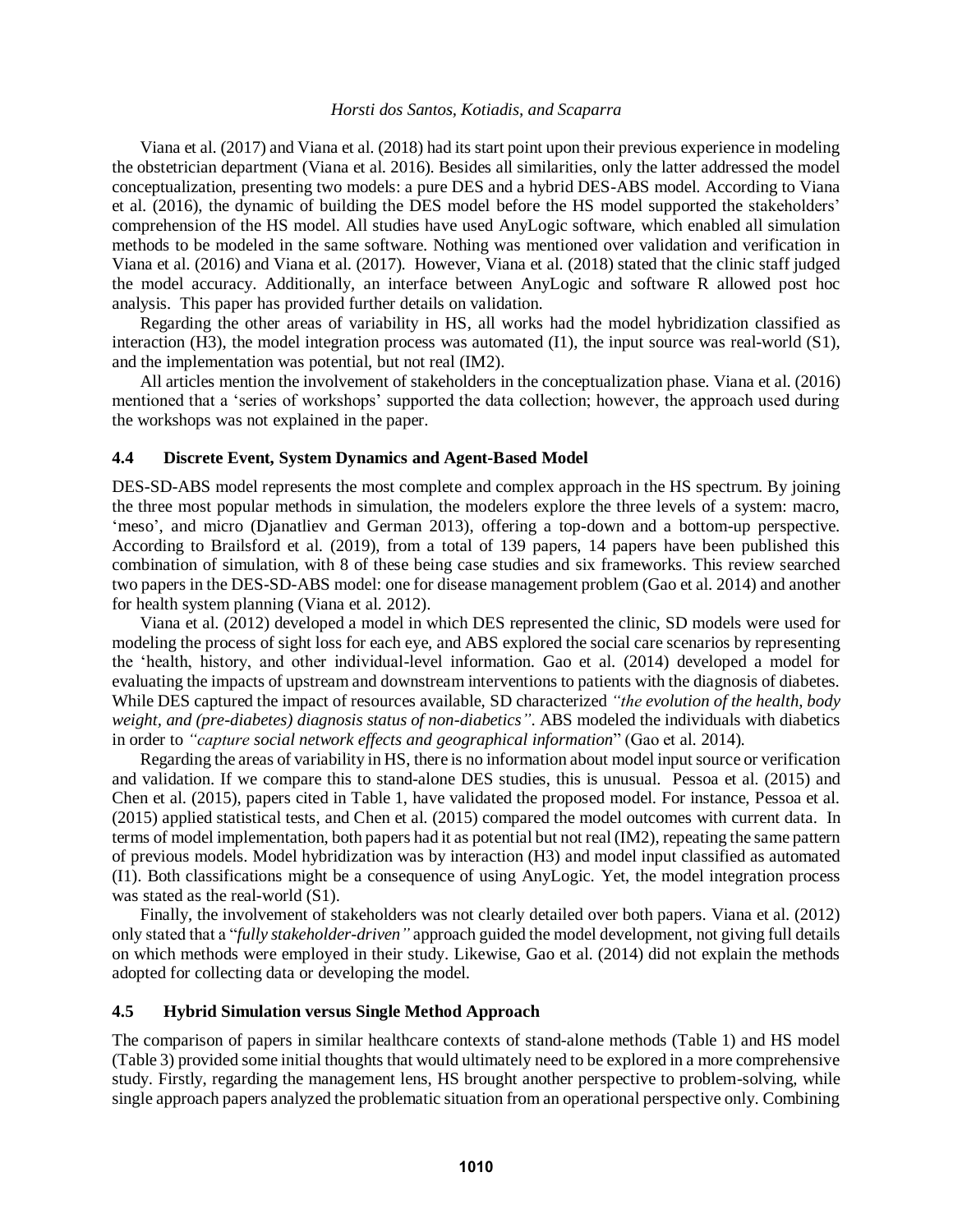SD and ABM with DES brought a strategic perspective when comparing to papers, only deploying DES to model the system. A possible explanation for this might be in the nature of SD. Modeling a system as stocks and flows and allowing this macro-level modeling. Similarly, ABS depict the behavior, however, at an individual level (Siebers et al. 2010), which can enhance both the operational and strategic understanding.

Secondly, applications using single methods and those using HS have been chosen to address similar problems in all categories (e.g., disease management, hospital management), but we note that HS could capture more relevant details, allowing a higher 'closeness' to the problematic situation. Consequently, "*this higher level of details would allow for asking questions not answerable through a more general model*" (Mustafee et al. 2015a). For instance, Viana et al. (2014) built a model to address questions related to the spread of an infectious disease. Instead of building a pure SD model (Rashwan et al. 2015), they included a DES model, representing the medical facility's capacity for the disease treatment. As a consequence, the model allowed the researchers to make conclusions about the increase of untreated patients in the long-term, giving the clinic performance and operational restrictions. In contrast, Evenden et al. (2005) applied a pure SD approach to understanding the same disease; however, representing the dynamics of infection exclusively.

Further comparisons of the review papers through Table 1 and Table 3 were not possible. A possible explanation for this might be that HS papers in healthcare are still only found as conference papers and, by their nature, are less detailed than journal articles. This makes comparisons with single methods challenging and potentially misleading. However, future research should address these comparisons, which will ultimately reveal the added value that can be gained from hybridization.

## **5 DISCUSSION**

#### **5.1 Potential Application Areas and Challenges for HS**

Healthcare systems are multi-faceted systems in constant changes, influencing and be influenced by many agents within (e.g., health policies, health entities, patients) and outside (e.g., economy, politics) its boundaries. In the comparisons, we generally found that stand-alone studies using one simulation method are likely to limit their approach to one dimension of the system, as it was shown in section 2.1 and section 4.5.

In line with previous studies, we showed the prevalence of the DES-SD model and the lack of studies that applied DES-ABS or DES-SD-ABS models in healthcare. Equally, frameworks (Chahal and Eldabi 2008; Zulkepli and Eldabi 2015) were already proposed to DES-SD models in healthcare; however, not much is reported for the other hybrid combinations (Mustafee et al. 2015a). Nasirzadeh et al. (2018) are one of the few examples of studies, which proposed a framework for the SD-ABS model; however, it was only applied to construction projects. Under certain assumptions, this study might support modelers to develop an SD-ABS framework to healthcare, giving its lessons learned in proposed it to the complex environment of construction projects.

This review confirmed a few challenges faced by HS regardless of the application context, but these would also be relevant to healthcare problems. Eldabi and Young (2005) argued that there is still a significant gap in developing models in which human behavior, 'especially as related to patient choice.' We believe that this might be due to difficulties in collecting a high level of details, especially related to intangible variables (e.g., psychological and social factors). *"Higher level of details demands more components, and when these components do not exist, more assumptions"* are added to the model (Mustafee et al. 2015a). Future researches could be devoted to this issue by exploring the application of the DES-SD-ABS and SD-ABS models. Especially the second one, which did not have any case in this review.

Furthermore, this review sustained that validation and verification might be a challenge for HS modeling in healthcare. Only Viana et al. (2018) have briefly explored this theme to their DES-ABS model. A possible explanation for this might be that validation is already a complex process for stand-alone methods, and considering that HS involves different methods, it becomes more complex and requires a mix of distinct approaches (e.g., quantitative and qualitative). Eldabi et al. (2018) argued that the validation of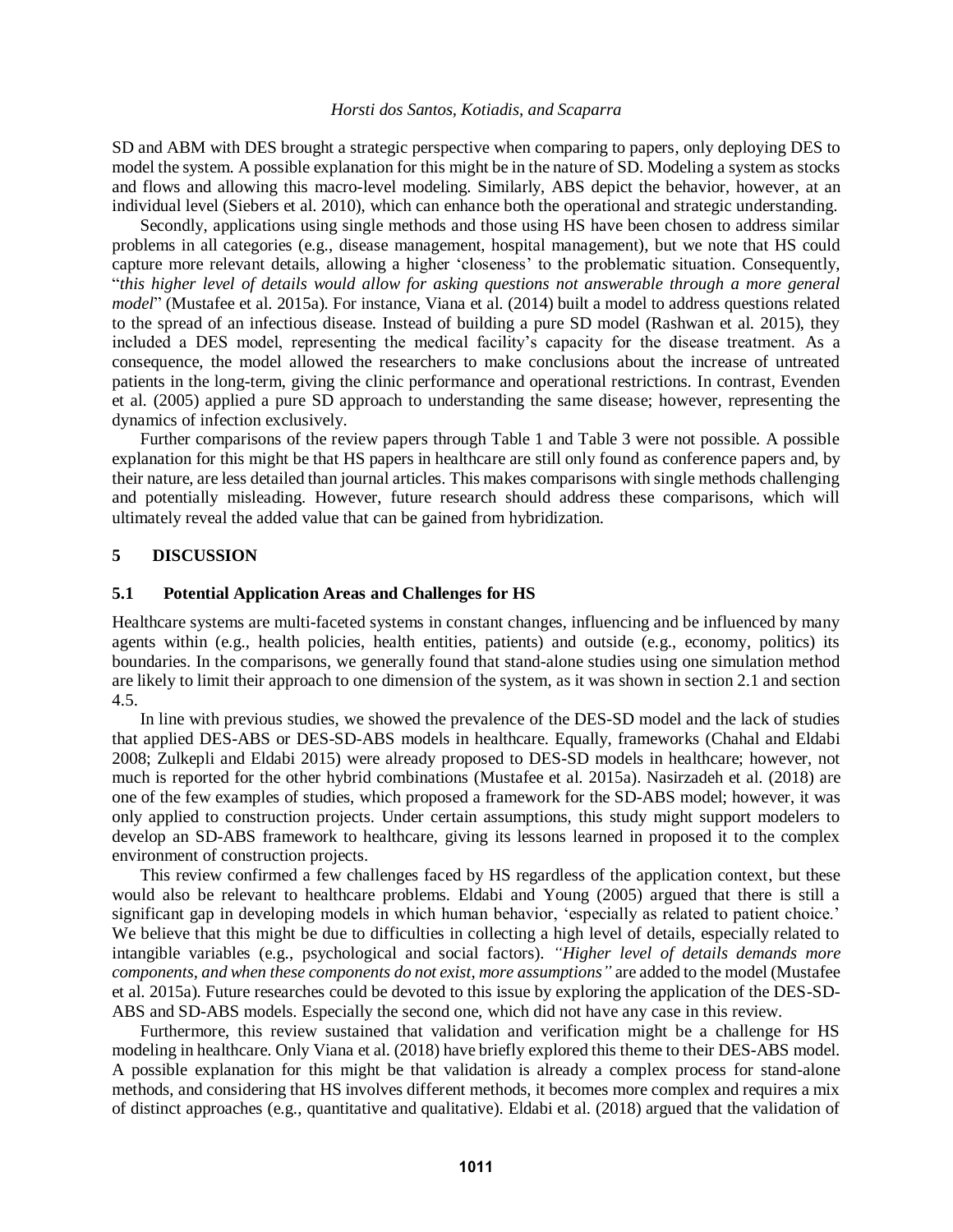the SD and ABS model differs from the DES validation. While DES requires statistical methods, the SD involves a face validity with the expert analysis over the whole simulation lifecycle. In contrast, ABS traceability would require a micro-level analysis of each relationship between agents in the system. Microlevel analysis potentially increases the time and costs to develop and implement a model, which can make it unfeasible from a business standpoint (Mustafee et al. 2015a). A long time to develop a model might also be the justification of the high number of papers, which reported their study as *"potential, but not really"*. Similar to Viana et al. (2016), it is probable that they were in the early stages by the time of their publication. However, the nature of healthcare problems is such that a valid model validity could be an arguably safer model to use for decision making.

Finally, our review put forward examples of HS models in addressing multidimensional problems of the healthcare system. Many context areas still not covered, and further research should be undertaking to investigate the potential of HS in addressing these. For example, HS could be applied to study the impact of infectious diseases. Currie et al. (2020) showed the contribution of simulation to reduce the effect of COVID-19. HS could support key regional (country) and organizational decisions over the three phases (preparedness, response, and recovery) of the COVID-19 pandemic to address decisions related to the social distance, staffing, hospital capacity, and health & well-being. The benefits of HS can also be used for modeling non-communicable diseases (e.g., diabetes), study the impact of new medical interventions or changes on policies that can affect the entire healthcare system. Additionally, HS could potentially support Global Challenges relating to healthcare. With the primary goal of *"involving and protecting health worldwide"* (United Nations, 2020), United Nations has an agenda with several priorities in health, since communicable diseases (e.g., tuberculosis and venereal disease) to universal health coverage. Giving the complexity of each country, HS could cope with demographic trends, epidemiological profiles (e.g., SD method of HS modeling this), behavior (e.g., ABS of HS modeling this), and health care services (e.g., DES method of HS modeling this) in an integrated view for each region (country or macro-regions).

### **5.2 Stakeholder Engagement**

It is argued that simulation studies that involve stakeholders throughout its lifecycle are keener to implement its findings (Young et al. 2009). Several studies explored the topic for stand-alone simulation methods in healthcare (Tako and Kotiadis 2015; Lame et al. 2019). In our review, none of the HS studies consider stakeholder engagement in the simulation lifecycle. Studies outside the healthcare domain (Jones et al. 2019) recently showed the gains of engaging stakeholders throughout the HS modeling process, so there is potential.

This study considers the use of soft OR methods for the involvement of stakeholders shown to be useful in stand-alone simulation studies (Tako and Kotiadis 2018). Some of THE studies we reviewed have mentioned the use of interviews or workshops for understanding the problematic situation; however, the use of those qualitative methods is not enough to infer that soft OR methods were part of their approach. Thus, future research should be devoted to exploring the benefits of using soft OR approaches throughout the HS modeling, highlighting the gains of involving the stakeholders from conceptualization to model implementation.

# **6 CONCLUSION**

Simulation has been applied to the healthcare system over the last decades, and HS has shown promise and potential. However, there are still opportunities for further research. We identify that stakeholder engagement is still a domain to explore in HS, similarly to the manner it has been applied to single methods. Additionally, we also encourage more HS case studies to be reported in healthcare, those combining SD-ABS models, which was not found by this review, and DES-SD-ABS that might bring a novel worldview to HS in healthcare in connecting different dimensions of the system enabling a strategic and operational lens.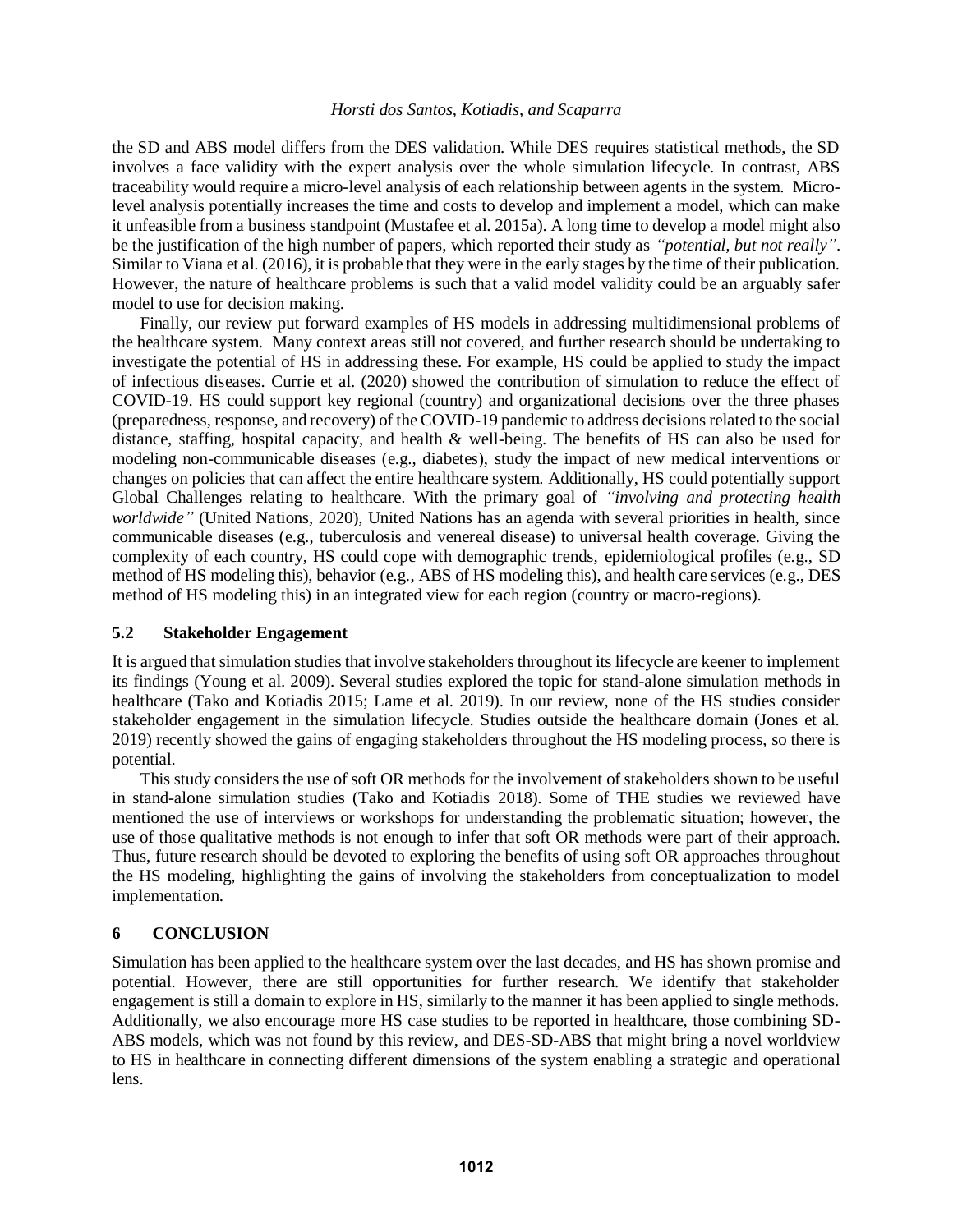#### **REFERENCES**

- Abdelghany, M., and A. B. Eltawil. 2017. "Linking Approaches for Multi-Methods Simulation in Healthcare Systems Planning and Management". *International Journal of Industrial and Systems Engineering* 26(2):275-290.
- Arisha, A., and W. Rashwan. 2016. "Modeling of Healthcare Systems: Past, Current, and Future Trends". In *Proceedings of the 2016 Winter Simulation Conference*, edited by P. Frazier, T. M. Roeder, R. Szechtman, and E. Zhou, 1523-1534: Piscataway, New Jersey: Institute of Electrical and Electronics Engineers, Inc.
- Bayer, S., C. Petsoulas, B. Cox, A. Honeyman, and J. Barlow. 2010. "Facilitating Stroke Care Planning Through Simulation Modelling". *Health informatics journal* 16(2):129-143.
- Brailsford, S. C. 2015. "Hybrid Simulation in Healthcare: New Concepts and New Tools". In *Proceedings of the 2015 Winter Simulation Conference*, edited by L. Yilmaz, W. K. V. Chan, I. Moon, T. M. K. Roeder, C. Macal, and M. D. Rossetti, 1645– 1653. Piscataway, New Jersey: Institute of Electrical and Electronics Engineers, Inc.
- Brailsford, S. C., S. M. Desai, and J. Viana. 2010. "Towards the Holy Grail: Combining System Dynamics and Discrete-event Simulation in Healthcare". In *Proceedings of the 2010 Winter Simulation Conference*, edited by B. Johansson, S. Jain, J. Montoya-Torres, J. Hugan, and E. Yucesan, 2293-2303. Piscataway, New Jersey: Institute of Electrical and Electronics Engineers, Inc.
- Brailsford, S. C., T. Eldabi, M. Kunc, N. Mustafee, and A. F. Osorio. 2019. "Hybrid Simulation Modeling in Operational Research: A State-of-the-Art Review". *European Journal of Operational Research* 278(3):721-737.
- Cassidy, R., N. S. Singh, P. R. Schiratti, A. Semwanga, P. Binyaruka, N. Sachingongu, C. M. Chama-Chiliba, Z. Chalabi, J. Borghi, and K. Blanchet. 2019. "Mathematical Modeling for Health Systems Research: A Systematic Review of System Dynamics and Agent-Based Models". *BMC Health Services Research* 19(1):1-24.
- Chahal, K., and T. Eldabi. 2008. "Applicability of Hybrid Simulation to Different Modes of Governance in UK Healthcare". In *Proceedings of the 2008 Winter Simulation Conference*, edited by S. J. Mason, R. R. Hill, L. Mönch, O. Rose, T. Jefferson and J. W. Fowler, 1469–1477. Piscataway, New Jersey: Institute of Electrical and Electronics Engineers, Inc.
- Chen, Y., Y. H. Kuo, H. Balasubramanian, and C. Wen. 2015. "Using Simulation to Examine Appointment Overbooking Schemes for a Medical Imaging Center". In *Proceedings of the 2015 Winter Simulation Conference*, edited by L. Yilmaz, W. K. V. Chan, I. Moon, T. M. K. Roeder, C. Macal, and M. D. Rossetti, 1307-1318. Piscataway, New Jersey: Institute of Electrical and Electronics Engineers, Inc.
- Currie, C. S., J. W. Fowler, K. Kotiadis, T. Monks, B. S. Onggo, D. A. Robertson, and A. A. Tako. 2020. "How Simulation Modelling Can Help Reduce the Impact of COVID-19". *Journal of Simulation* 14(2):83-97.
- Djanatliev, A., and R. German. 2013. "Prospective Healthcare Decision-Making by Combined System Dynamics, Discrete-Event and Agent-Based Simulation. In *Proceedings of the 2013 Winter Simulation Conference*, edited by R. Pasupathy, S. -H. Kim, A. Tolk, R. Hill, and M. E. Kuhl, 270-281. Piscataway, New Jersey: Institute of Electrical and Electronics Engineers, Inc.
- Diallo, S. Y., J. J. Padilla, and A. Tolk. 2010. "Why is Interoperability Bad: Towards a Paradigm Shift in Simulation Composition". In *Proceedings of the Fall Simulation Interoperability Workshop*. September  $20^{th} - 24^{th}$ , Orlando, Florida, 20-24.
- Eldabi, T., and T. Young. 2007. "Towards a Framework for Healthcare Simulation. In *Proceedings of the 2007 Winter Simulation Conference,* edited by S.G. Henderson, B. Biller, M. H. Hsieh, J. Shortle, J. D. Tew and R. R. Barton, 1454-1460. Piscataway, New Jersey: Institute of Electrical and Electronics Engineers, Inc.
- Eldabi, T., S. Brailsford, A. Djanatliev, M. Kunc, N. Mustafee, and A. F. Osorio. 2018. "Hybrid Simulation Challenges and Opportunities: a Lifecycle Approach". In *Proceedings of the 2018 Winter Simulation Conference*, edited by M. Rabe, A. A. Juan, N. Mustafee, A. Skoogh, S. Jain, and B. Johansson, 1500-1514. Piscataway, New Jersey: Institute of Electrical and Electronics Engineers, Inc.
- Evenden, D., P. R. Harper, S. C. Brailsford, and V. Harindra. 2005. "System Dynamics Modeling of Chlamydia Infection for Screening Intervention Planning and Cost-Benefit Estimation". *IMA Journal of Management Mathematics* 16(3):265-279.
- Fakhimi, M., A. Anagnostou, L. Stergioulas, and S. J. Taylor. 2014. "A Hybrid Agent-Based and Discrete Event Simulation Approach for Sustainable Strategic Planning and Simulation Analytics". In *Proceedings of the 2014 Winter Simulation Conference*, edited by A. Tolk, S. Y. Diallo, I. O. Ryzhov, L. Yilmaz, S. Buckley, J. A. Miller, 1573 -1584. Piscataway, New Jersey: Institute of Electrical and Electronics Engineers, Inc.
- Gao, A., N. D. Osgood, W. An, and R. F. Dyck. 2014. "Tripartite Hybrid Model Architecture for Investigating Health and Cost Impacts and Intervention Tradeoffs for Diabetic End-stage Renal Disease". In *Proceedings of the 2014 Winter Simulation Conference*, edited by A. Tolk, S. Y. Diallo, I. O. Ryzhov, L. Yilmaz, S. Buckley, J. A. Miller, 1676-1687. Piscataway, New Jersey: Institute of Electrical and Electronics Engineers, Inc.
- Günal, M. M., and M. Pidd. 2010. "Discrete Event Simulation for Performance Modelling in Health Care: A Review of the Literature". *Journal of Simulation* 4(1):42-51.
- He, Y., M. Li, S. Sala-Diakanda, J. Sepulveda, A. Bozorgi, and W. Karwowski. 2013. "A Hybrid Modeling and Simulation Methodology for Formulating Overbooking Policies". In *Proceedings of IIE Annual Conference*. June 30<sup>th</sup>, San Juan, Puerto Rico, 1358-1366.
- Jones, W., K. Kotiadis, and J. O'Hanley. 2019. "Engaging Stakeholders to Extend the Lifecycle of Hybrid Simulation Models". In *Proceedings of the 2019 Winter Simulation Conference,* edited by N. Mustafee, K. -H. G. Bae, S. Lazarova-Molnar, M. Rabe, C. Szabo, P. Haas, and Y. -J. Son, 1304-1315. Piscataway, New Jersey: Institute of Electrical and Electronics Engineers, Inc.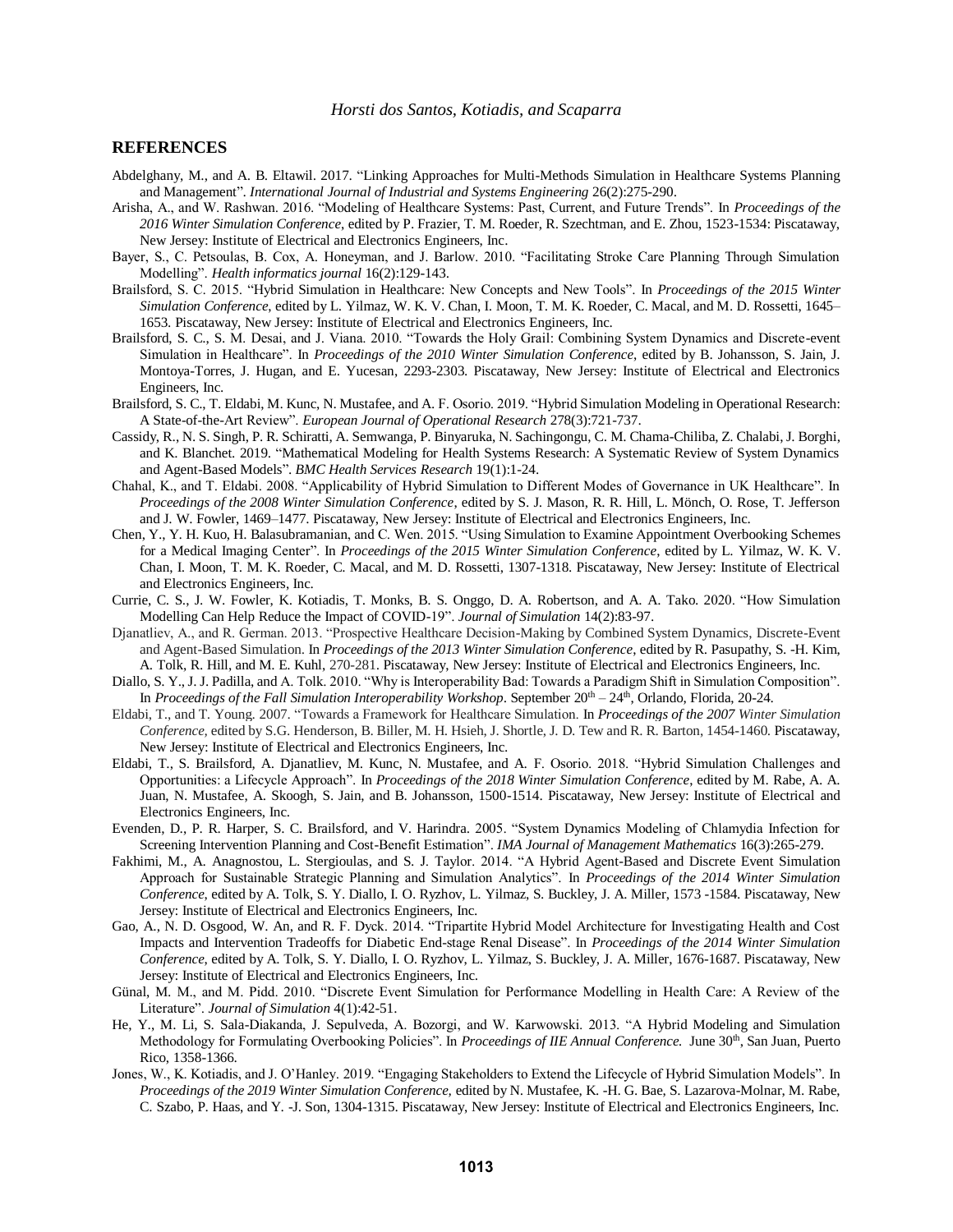- Kasaie, P., D. W. Dowdy, and W. D. Kelton. 2013. "An Agent-Based Simulation of a Tuberculosis Epidemic: Understanding the Timing of Transmission". In *Proceedings of the 2013 Winter Simulation Conference*, edited by R. Pasupathy, S. -H. Kim, A. Tolk, R. Hill, and M. E. Kuhl, 2227-2238. Piscataway, New Jersey: Institute of Electrical and Electronics Engineers, Inc.
- Katsaliaki, K., and N. Mustafee. 2011. "Applications of Simulation within the Healthcare Context". *Journal of the Operational Research Society* 62(8):1431-1451.
- Lamé, G., O. Jouini, and J. Stal-Le Cardinal. 2019. "Combining Soft Systems Methodology, Ethnographic Observation, and Discrete-Event Simulation: A Case Study in Cancer Care". *Journal of the Operational Research Society* 1-18.
- Lane, D. C., C. Monefeldt, and J. V. Rosenhead. 2000. "Looking in the Wrong Place for Healthcare Improvements: A System Dynamics Study of an Accident and Emergency Department". *Journal of the Operational Research Society* 51(5):518-531.
- Lynch, C. J., and S. Y. Diallo. 2015. "A Taxonomy for Classifying Terminologies that Describe Simulations with Multiple Models". In *Proceedings of the 2015 Winter Simulation Conference*, edited by L. Yilmaz, W. K. V. Chan, I. Moon, T. M. K. Roeder, C. Macal, and M. D. Rossetti, 1621-1632. Piscataway, New Jersey: Institute of Electrical and Electronics Engineers, Inc.
- Mielczarek, B., and J. Zabawa. 2016. "Modeling Healthcare Demand Using a Hybrid Simulation Approach". In *Proceedings of the 2016 Winter Simulation Conference*, edited by T. M. K. Roeder, P. I. Frazier, R. Szechtman, E. Zhou, T. Huschka, and S. E. Chick, 1535-1546. Piscataway, New Jersey: Institute of Electrical and Electronics Engineers, Inc.
- Mielczarek, B., and J. Zabawa. 2017. "Simulation Model for Studying Impact of Demographic, Temporal, and Geographic Factors on Hospital Demand". In *Proceedings of the 2017 Winter Simulation Conference*, edited by W. K. V. Chan, A. D'Ambrogio, G. Zacharewicz, N. Mustafee, G. Wainer, and E. Page, 4498-4500. Piscataway, New Jersey: Institute of Electrical and Electronics Engineers, Inc.
- Mielczarek, B., J. Zabawa, and W. Dobrowolski. 2018. "The Impact of Demographic Trends on Future Hospital Demand Based on a Hybrid Simulation Model". In *Proceedings of 2018 Winter Simulation Conference*, edited by M. Rabe, A. A. Juan, N. Mustafee, A. Skoogh, S. Jain, and B. Johansson, 1476–1487. Piscataway, New Jersey: Institute of Electrical and Electronics Engineers, Inc.
- Mittal, A., and C. C Krejci. 2019. "A Hybrid Simulation Modeling Framework for Regional Food Hubs". *Journal of Simulation* 13(1):28-43.
- Morgan, J. S., V. Belton, and S. Howick. 2016. "Lessons from Mixing OR Methods in Practice: Using DES and SD to Explore a Radiotherapy Treatment Planning Process". *Health Systems* 5(3):166-177.
- Morgan, J. S., S. Howick, and V. Belton. 2017. "A Toolkit of Designs for Mixing Discrete Event Simulation and System Dynamics". *European Journal of Operational Research* 257(3):907-918.
- Mustafee, N., J. Powell, S. C. Brailsford, S. Diallo, J. Padilla, and A. Tolk. 2015a. "Hybrid Simulation Studies and Hybrid Simulation Systems: Definitions, Challenges, and Benefits". In *Proceedings of the 2015 Winter Simulation Conference*, edited by L. Yilmaz, H. K. Chan, I. C. Moon, T. Roeder, C. M. Macal, and M. D. Rossetti, 1678-1692. Piscataway, New Jersey: Institute of Electrical and Electronics Engineers, Inc.
- Mustafee, N., M. H. Sahnoun, A. Smart, P. Godsiff, D. Baudry, and A. Louis, A. 2015b. "Investigating Execution Strategies for Hybrid Models Developed Using Multiple M&S Methodologies". In *Proceedings of the 2015 Spring Simulation Multi-*Conference, April 12<sup>th</sup>-15<sup>th</sup>, Alexandria, Virginia, 78-85.
- Mustafee, N., S. C. Brailsford, A. Djanatliev, T. Eldabi, M. Kunc, and A. Tolk. 2017. "Purpose and Benefits of Hybrid Simulation: Contributing to the Convergence of its Definition". In *Proceedings of 2017 Winter Simulation Conference*, edited by W. K. V. Chan, A. D'Ambrogio, G. Zacharewicz, N. Mustafee, G. Wainer, and E. Page, 1–15. Piscataway, New Jersey: Institute of Electrical and Electronics Engineers, Inc.
- Nasirzadeh, F., M. Khanzadi, and M. Mir. 2018. "A Hybrid Simulation Framework for Modelling Construction Projects Using Agent-Based Modelling and System Dynamics: An Application to Model Construction Workers' Safety Behavior". *International Journal of Construction Management* 18(2):132-143.
- Nianogo, R. A., and O. A. Arah. 2015. "Agent-Based Modeling of Non-Communicable Diseases: A Systematic Review". *American Journal of Public Health* 105(3):e20-e31.
- Onggo, B. S. 2014. "Elements of a Hybrid Simulation Model: a Case Study of the Blood Supply Chain in Low-and Middle-Income Countries". In *Proceedings of the 2014 Winter Simulation Conference*, edited by A. Tolk, S. Y. Diallo, I. O. Ryzhov, L. Yilmaz, S. Buckley, J. A. Miller, 1597-1607. Piscataway, New Jersey: Institute of Electrical and Electronics Engineers, Inc.
- Pessoa, L. A. M., M. P. E. Lins, A. C. M. da Silva, and R. Fiszman. 2015. "Integrating Soft and Hard Operational Research to Improve Surgical Centre Management at a University Hospital". *European Journal of Operational Research* 245(3):851-861.
- Rashwan, W., W. Abo-Hamad, and A. Arisha. 2015. "A System Dynamics View of the Acute Bed Blockage Problem in the Irish Healthcare System". *European Journal of Operational Researc*h 247(1):276-293.
- Roberts, S. D. 2011. "Tutorial on the Simulation of Healthcare Systems". In *Proceedings of the 2011 Winter Simulation Conference*, edited by R. S. Jain, R. R. Creasey, J. Himmelspach, K. P. White, and M. Fu, 1403-1414. Piscataway, New Jersey: Institute of Electrical and Electronics Engineers, Inc.

Robinson, S. 2004. *Simulation: The Practice of Model Development and Use*. 2nd ed. Chichester: John Wiley.

Shamseer, L., D. Moher, M. Clarke, D. Ghersi, A. Liberati, M. Petticrew, P. Shekelle, and L. Stewart. 2015. "Preferred Reporting Items for a Systematic Review and Meta-Analysis Protocols (PRISMA-P) 2015: Elaboration and Explanation". *BMJ* 349:g7647.